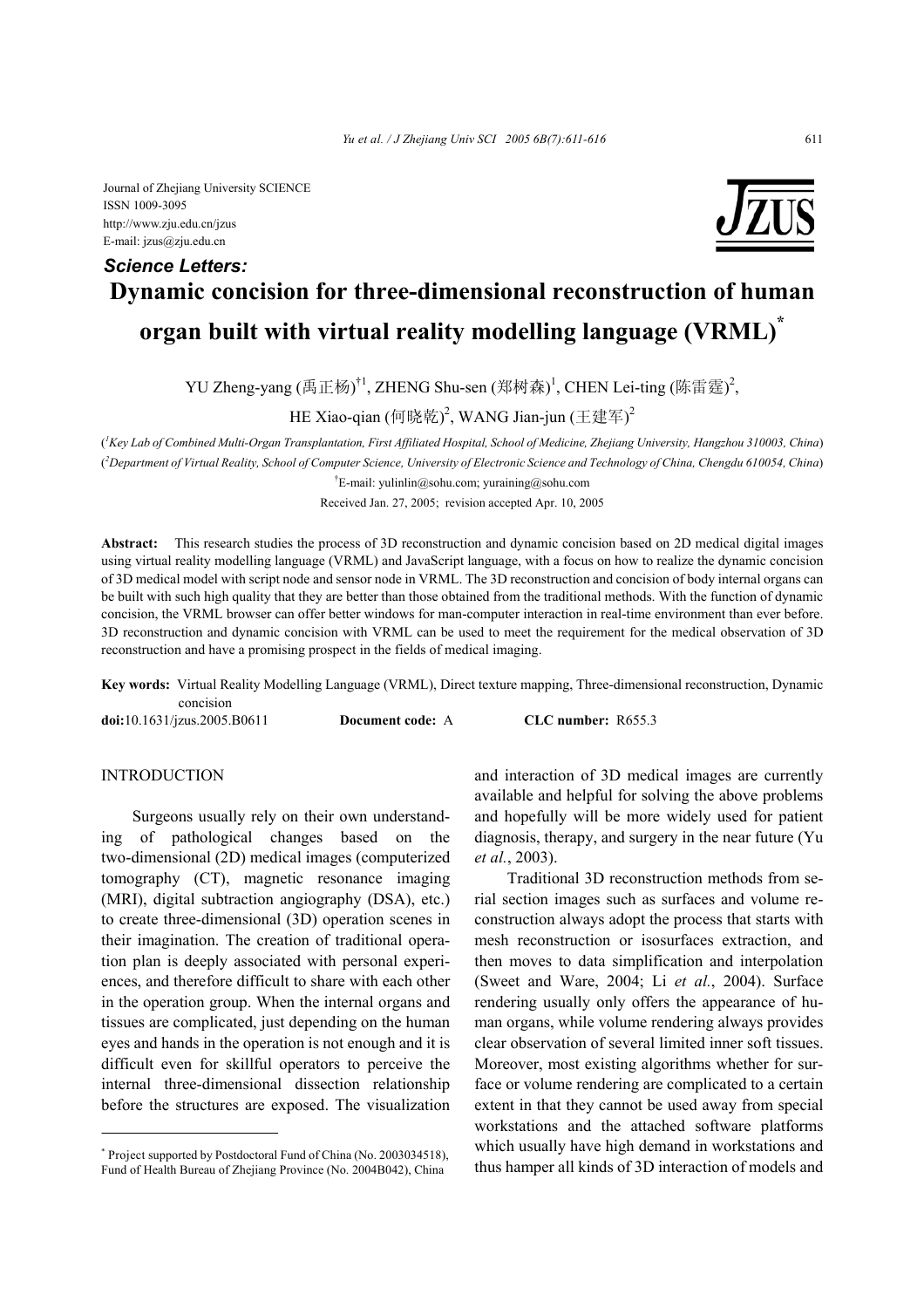their further application in PC platforms (Dietrich *et al*., 2004; Huang and Dony, 2004). Furthermore, most existing algorithms involve the interpolation method to get equal sample spacing in all directions, as the spacing between slices is greater than the spacing between points on a slice.

The traditional method usually does interpolation before rendering, but this procedure is always blind and unselective for clinicians. The interpolation method is sometimes necessary for computer generated images, and so, are well accepted and understood by computer programmers, but it may not be welcomed by clinic doctors as many useful and valuable information of focus detail may get lost when a sequence of cross-sectional slices is thin and adequate enough (the slice width may be at most  $0.1 - 0.2$ ) mm/layer in some advanced high resolution thin-section helical CT, high resolution MRI, etc. at present). In fact, one of the main reasons for the general application of traditional interpolation method in the past was that slice width and slice collimation were also very limited in traditional CT, MRI, etc. If a sequence of cross-sectional slices is thin and adequate enough for the 3D reconstruction, approximately human organs reconstruction can be simplified to layer by layer on the whole in direct texture mapping without any interpolation (Okuda *et al*., 2003; Christodoulou *et al*., 2003; Aubourg *et al*., 2004; Wu *et al*., 2004).

Direct texture mapping and 3D texture mapping are widely used in computer 3D games to build gorgeous surfaces and scenes of models. Apart from the traditional surfaces and volume reconstruction, the direct texture mapping and 3D texture mapping, a "new" way of 3D medical reconstruction in our opinion, are nearly forgotten in the medical field by most computer programmers who think the algorithm is very simple and limited and then disdain to adopt them. But the simple is not always bad and useless, especially to those surgeons who have not majored in computer science and are not good at manipulating expensive special workstations and their complex attached software.

## PRINCIPLES AND METHOD

We study this "new" process of 3D reconstruc-

tion and dynamic concision based on 2D medical digital images (We attempt to adopt 4 mm/layer and 200 pieces thin-section helical CT images in all in the case which would be thought enough and acceptable for focusing details for the moment) using VRML and JavaScript language, and focus on how to realize the dynamic concision of 3D medical model with script node and sensor node in VRML. Because memories used are relatively rational and acceptable (slices of thin-section helical CT images is 16.8 M, the average of physical memories used are approximately  $\leq 73.8$ M in 3D reconstruction and  $\leq$ 284.6 M in dynamic concision at the beginning by 10 testings through task manager in Windows XP Service Pack1), 3D reconstruction from large datasets can work well on PC using the VRML. And users can control model interaction through different VRML browsers such as Cosmo Player, Cortona VRML Client, etc. with great convenience.

The medical digital images firstly and necessarily should be modified by 2D medical image software and batch program. It is noteworthy and inevitably that direct texture mapping algorithm has a preprocessing step for the moment which is different from the volume rendering which constructs the polygonal meshes or isosurfaces. The algorithm of 3D texture mapping for 3D reconstruction, which does not need the preprocessing step for 2D medical images at all or can greatly simplify that step in our prediction, was conceived and confirmed by our research group.

3D reconstruction of human organ built with VRML and JavaScript language is simply based on direct texture mapping. The model is made up of some shape modelling nodes, to establish a square geometry plane for setting up the corresponding texture map with IndexedFaceSet node. The final 3D model like this has completely kept all the information of the original 2D images. After programming in JavaScript to control the 3D model, the function of dynamic concision can be realized by script node and sensor node in VRML.

The algorithm of dynamic concision: The concision face is confirmed by three input points that do not lie on the same straight line. The relationship between concision face and geometry plane is judged by expression of beeline relationship on the concision face intersect with sides of the geometry plane. If concision happens, the intersect point of the concision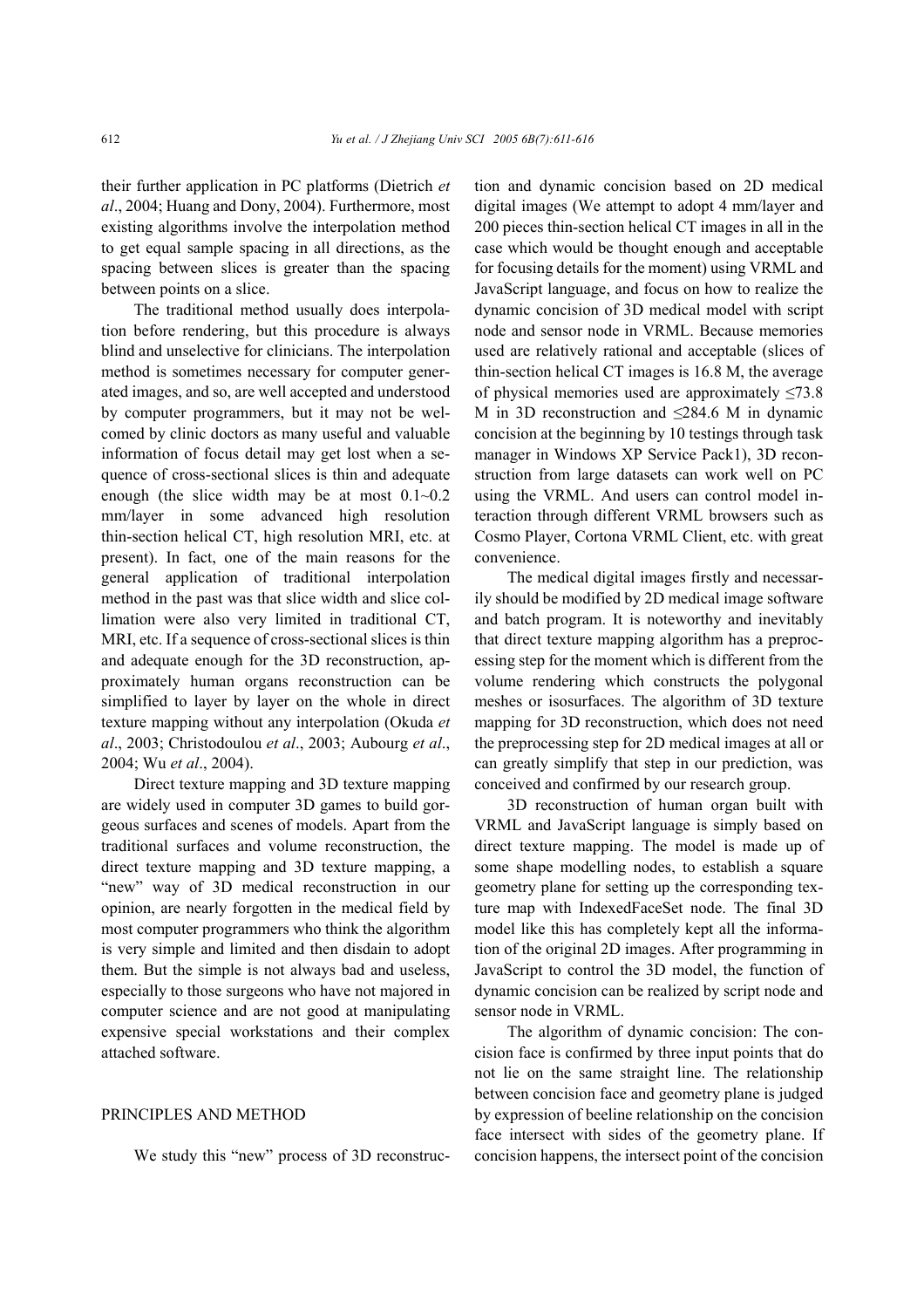face with the geometry plane is calculated, the relative position coordinate of the geometry plane and texture after concision can be obtained, and then the geometry sculpt of the new model after concision can be obtained.

Suppose that the three points passing through the input are respectively: P1 (*x*1, *y*1, *z*1), P2 (*x*2, *y*2, *z*2), P3 (*x*3, *y*3, *z*3), and that the concision face is confirmed by the three points is:  $Ax+By+Cz+D=0$ . Set up four summits of the square separately as: (*x*01, *y*01, *z*0), (*x*02, *y*01, *z*0), (*x*02, *y*02, *z*0), (*x*01, *y*02, *z*0). Then the four sides of the square's beeline expression is: L1: *y*=*y*01+*t* (*z*=*z*0); L3: *y*=*y*02+*t* (*z*=*z*0); L2: *x*=*x*02+*t*  $(z=z0)$ ; L4:  $x=x01+t(z=z0)$ . Beeline L1 runs parallel to L3, L2 runs parallel to L4. So if *A*=0, the concision face runs parallel to L1, L3, only crossing with L2, L4. If *B*=0, the concision face runs parallel to L2, L4, only crossing with L1, L3 (Fig.1a). Otherwise, the concision face will cross with L1 and L3, L2 and L4 respectively, which has two possibilities. One is crossing outside the square area; the other is in the square.



**Fig.1 Concision face intersects with four sides of plane geometry sculpt (a) Concision face only intersects with two sides of the plane geometry sculpt (two possibilities); (b) Concision face intersects with four sides of plane geometry sculpt (six possibilities)**

When concision happens, the concision face divides the geometry plane into two parts resulting in six possibilities (Fig.1b). According to the normal direction of the concision face, two parts after concision can be judged as to whether it belongs to the right or left sculpt node in order to get the corresponding texture map at the same time.

The flow chart of dynamic concision (Fig.2):



**Fig.2 Flow chart of dynamic concision by VRML and JavaScript**

### RESULTS AND DISCUSSION

Based on VRML 3D model from a sequence of thoracic thin-section helical CT images (Siemens Sensation Workstation 4 mm/layer), visualization of interval changes of pulmonary nodules evolution is very clear. Combined with evaluation of 3D pathological changes as a whole, the inner nodular size and location in left hilus pulmonis, local white inflammation exudation in left apex pulmonis and left basis pulmonis, inner white inflammation changes in both bronchi in details, etc. can be well observed after dynamic concision. This gives doctors a vivid and direct impression of real double bronchopneumonia, which is usually hard to be seen and understood fully in 2D high-resolution CT images and even in normal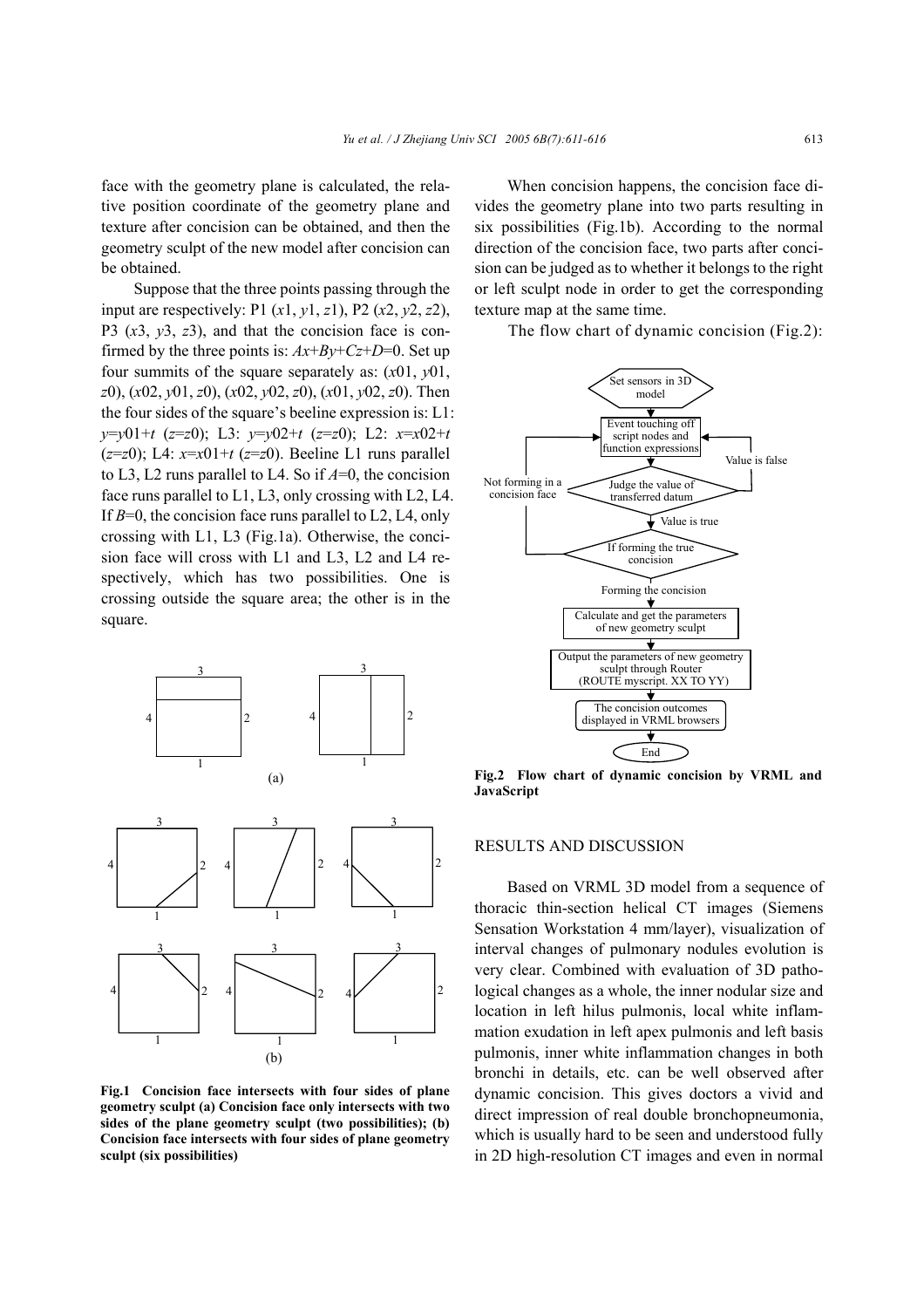tion (Figs.3a~3e).

3D reconstruction. This computer-aided diagnosis and analysis for pulmonary nodules and structure are useful to doctors. Unlike algorithms of the volume rendering and surface rendering emphasizing the light and transparency of image pixels which usually make



color of 3D model turns white, the whole boundary and region information of pulmonary structure keep the original gray and contrast well after 3D reconstruction and dynamic concision without any distor-

**Fig.3 Three-dimensional reconstruction and dynamic concision of lung in double bronchopneumonia built by VRML and JavaScript (a) Three-dimensional reconstruction of lung in double bronchopneumonia (postior and lateral aspect); (b) Three-dimensional reconstruction of lung in double bronchopneumonia (anterior and inferior aspect); (c) The whole of and the two parts of lung in double bronchopneumonia after dynamic concision (postior aspect); (d) Left part of lung in bronchopneumonia after dynamic concision (lateral aspect); (e) Right part of lung in bronchopneumonia after dynamic concision (lateral aspect); (f) Original slices, outer surface and inner structure of right lung in bronchopneumonia after dynamic concision can be well observed at the same time (lateral aspect)**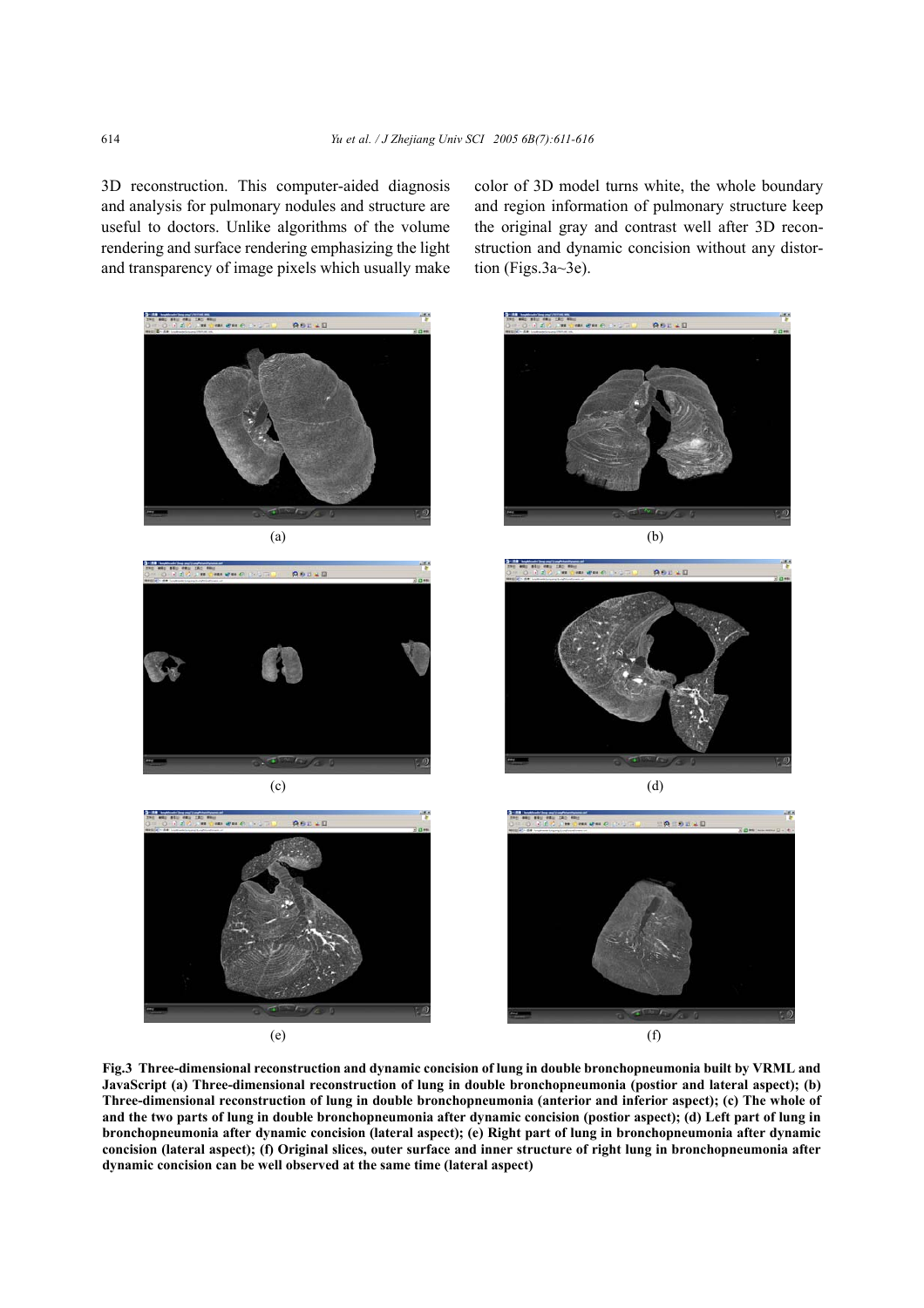After successful reconstruction of 3D medical images, the precise control and delicate manipulation of these 3D model interactions becomes important for doctor's further diagnosis and therapy. It is especially essential and useful to surgeons. Most of traditional 3D concision algorithms from VRML are only involved with stable concision or static concision (Law and Heng, 2000; Huang *et al*., 2002). And the concision scheme should be predefined by manual work first and then images are modified or calculated to rebuild the final concision model. Moreover, most traditional algorithms can only do limited regular 3D concision and the complexity of the algorithm limited the interaction speed of the model. While our algorithm of dynamic concision can freely select the position and direction, the 3D interaction speed of our model is faster, the concision is more convenient. After the concision, two parts of the internal organs lie beside the whole organ, which makes it convenient and useful to choose which inner part to be carefully observed at different angles. This will help doctors to make the correct judgment on the local pathological changes and devise better preoperation schemes.

By setting of light source on the 3D model and transparency on images through node in VRML such as PointLight, DirectionalLight, SpotLight, etc., the light can easily radiate through small gaps of slices, so that the 3D model becomes transparent to some extent. It is specially noteworthy and interesting that original slices, outer surface and inner structure of 3D model can be well observed at the same time at some angles in the process of the continually moving model after concision (Fig.3f). This is very helpful for clinic doctors to understand and then to be familiar with the internal 3D dissection relationship among important structures. As the organs are reconstructed layer by layer in direct texture mapping, all important 3D inner structures can keep original image's continuity, gray and contrast well with surroundings, important tract and tree structures are more easily identified and orientated as a whole by clinic doctors without needing any extra complicated manual and automated preprocessing operation to obtain the extracted and segmented area.

Simply and practically, without involving any interpolation, 3D reconstruction and concision of body internal organs can be done in this way with such high quality that they are better than those obtained from the traditional methods. Moreover, with the function of dynamic concision, VRML browser can offer better windows of man-computer interaction in real-time environment than before. Although there are many researchers working on PC-based real-time volume rendering recently, such as the shear-warp transform and its variations, as a possible, useful and "new" supplement for traditional methods, in our opinion, direct texture mapping and 3D texture mapping are potentially important ways for medical 3D reconstruction. The involved algorithms will be well and quickly developed in the near future (Frueh *et al*., 2005).

3D reconstruction and dynamic concision with VRML can be used to meet some basic requirement for medical 3D reconstruction, for observation, demonstration, teaching and training, and have promising prospect in the field of medical imaging.

#### **References**

- Aubourg, J., Moreau, G., Fuchs, P., 2004. Three-dimensional reconstruction and texturation of museographic objects using multiple images and stereoscopic depth map fusion. *Proceedings of SPIE−The International Society for Optical Engineering*, **5302**:136-147.
- Christodoulou, C., Pattichis, C., Pantziaris, M., Nicolaides, A., 2003. Texture-based classification of atherosclerotic carotid plaques. *IEEE Transactions on Medical Imaging*, **22**:902-912.
- Dietrich, C., Nedel, L., Olabarriaga, S., Comba, J., Zanchet, D., Silva, A., de Souza Montero, S., 2004. Real-time interactive visualization and manipulation of the volumetric data using GPU-based methods. *Proceedings of SPIE−The International Society for Optical Engineering*, **5367**:181-192.
- Frueh, C., Jain, S., Zakhor, A., 2005. Data processing algorithms for generating textured 3D building facade meshes from laser scans and camera images. *International Journal of Computer Vision*, **61**:159-184.
- Huang, Q., Dony, R., 2004. Neural network texture segmentation in equine leg ultrasound images. *Canadian Conference on Electrical and Computer Engineering*, **3**:1269-1272.
- Huang, X., Wang, B., Huang, S., 2002. Three-dimensional reconstruction of human head CT slices using VRML language. *Journal of Xiamen University (Nature Science)*, **46**:740-743 (in Chinese).
- Law, T., Heng, P., 2000. Automated extraction of bronchus from 3D CT images of lung based on genetic algorithm and 3D region growing. *Proceedings of SPIE−The International Society for Optical Engineering*, **3979**:905-916.
- Li, B., Wang, Z., Smouha, E., Chen, D., Liang, Z., 2004.